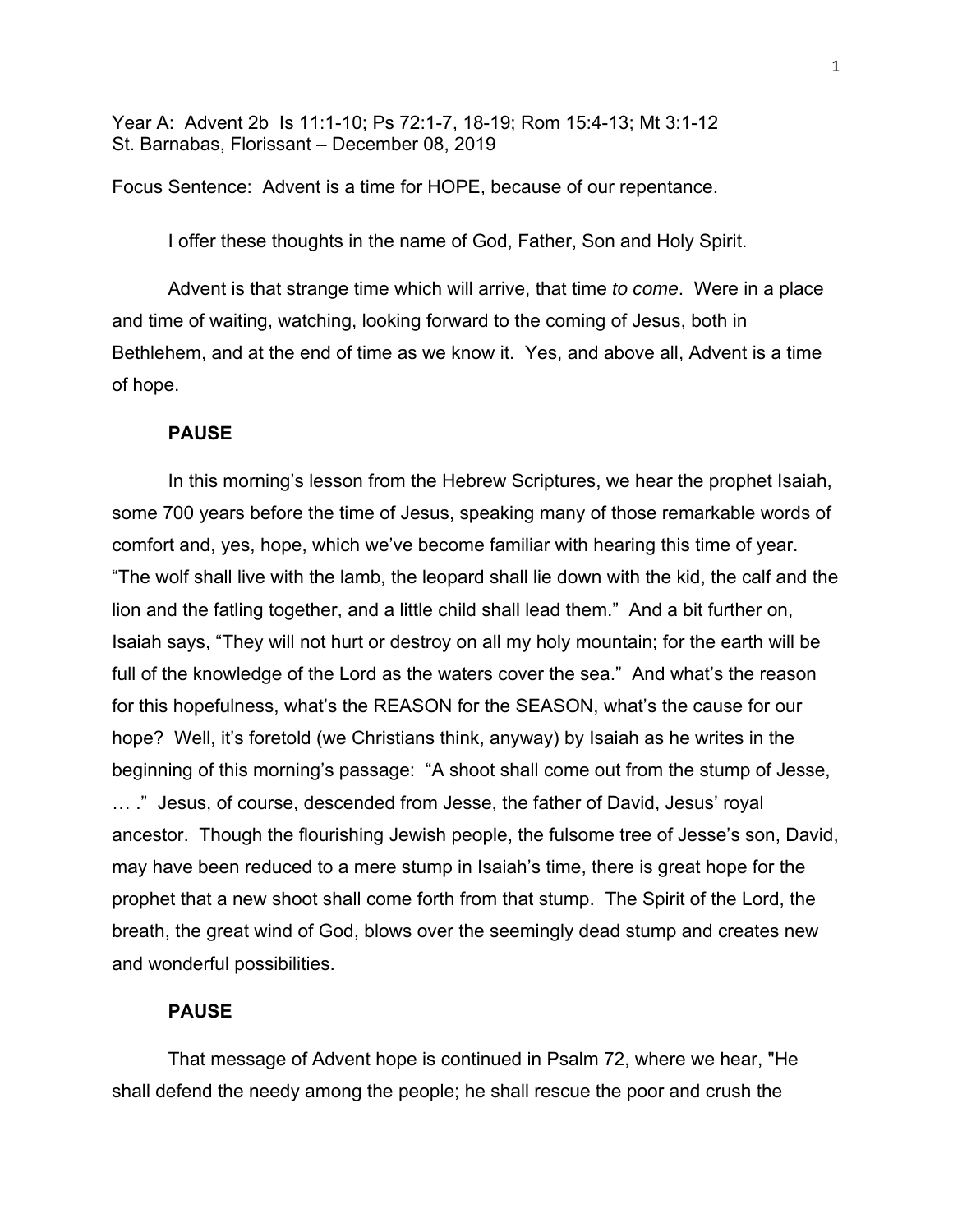oppressor. ... In his time shall the righteous flourish; there shall be abundance of peace till the moon shall be no more."

And, then, Paul, writing to his Roman converts on the other side of Jesus' Resurrection, tells them, "For whatever was written in former days was written for our instruction, so that by steadfastness and by the encouragement of the scriptures we might have hope."

So, my sisters and brothers, this morning, we have a wonderful message of Advent hope. It really feels nice to hear that message during these gloomy, dark winter days leading up to Christmas, doesn't it?

### **PAUSE**

But wait, hold on just a minute! Our comfortable, warm and fuzzy Advent feelings of hope are suddenly shattered by some crazy mental case, some wild street person, some sunburned desert rat, with long tangled hair and dirty beard. "You brood of vipers!" he shouts. "Who warned you to flee from ... wrath?" And don't think, for even a minute, that, just because you might have Abraham as your ancestor, you've somehow got it made! Really, God could raise up children of Abraham from these dry rocks! And not only that, someone much more powerful than I am is coming; and he's going to baptize you with FIRE! He's going to separate the good people, the wheat, from the worthless chaff, and that chaff is heading right for the UNQUENCHABLE fire!

## **PAUSE**

WHOA!! Not much comfort or Advent hope in that message, do you think?

Well, just possibly, John the Baptizer sounds a counterpoint to our comforting words of Advent hope that we really need to hear, that we should really listen to, because they shake us out of our complacency.

Speaking personally, I know that those comforting words of hope, those dreamy passages from Isaiah and from the Psalms, have been showing up on Christmas cards,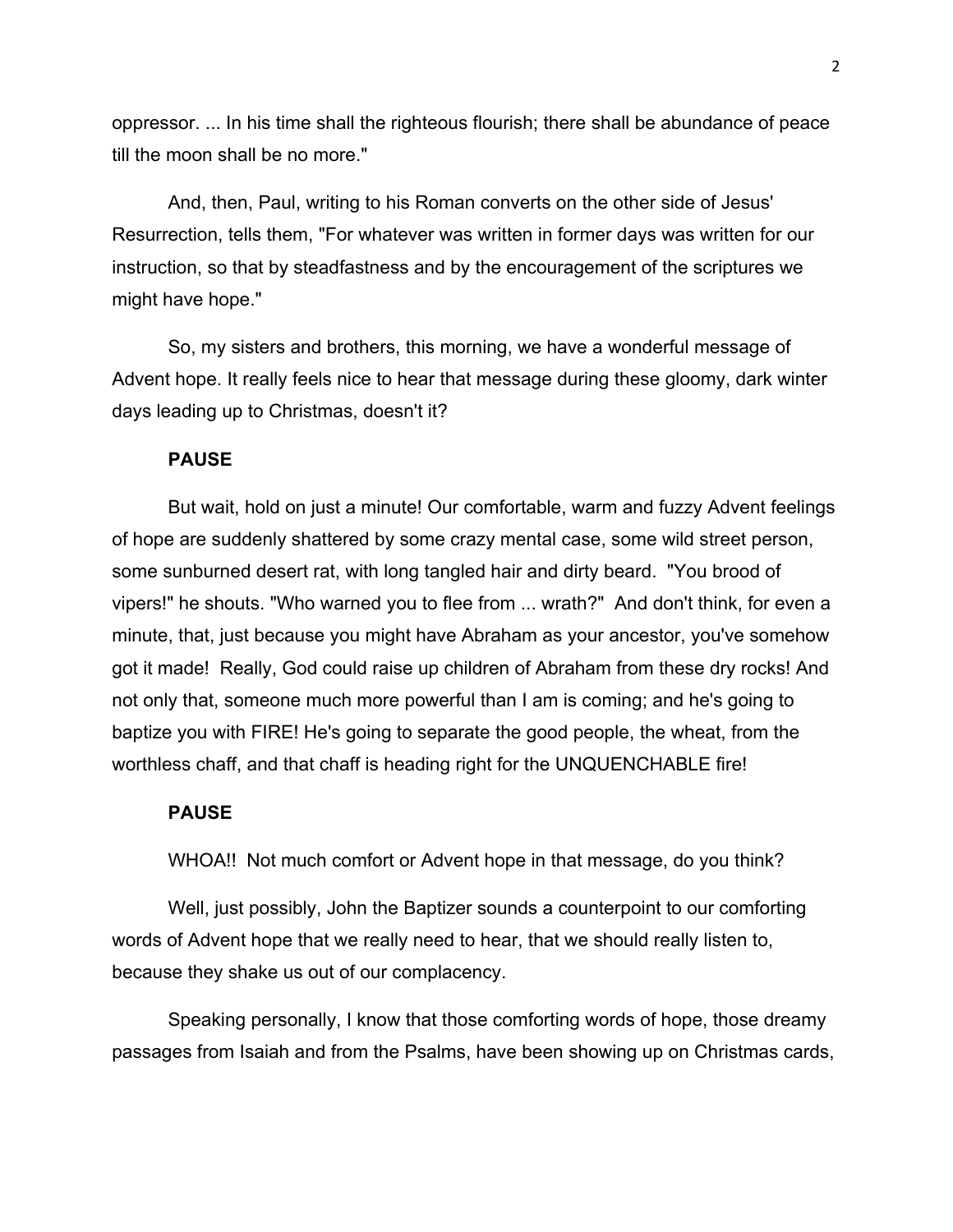and on billboards, and in Christmas plays at least since the 1950's, when one of my Advent jobs was to help my mother work on her yearly Christmas card mailing.

But you know, I'm getting pretty old now, and those words of hope are still around, still gracing our Christmas cards and plays and such. But have they been at all realized? Apparently, SOMEDAY the whole earth is supposed to be filled with the knowledge of the Lord, as Isaiah puts it. But it sure seems like we just keep waiting for this promise to be fulfilled.

In anticipation of the coming final revelation through God's Messiah (arising from that stump of Jesse), John the Baptist was sent to prepare the way, to smooth out the rdugh ways for the Messiah. A promise of hope that is for all the peoples (and not just for those children of Abraham) must also be a promise of peace, John says. But not even John could speak of that peace as already a presently attained reality. For John, as for Isaiah those many years before, it remained an IDEAL to be realized when God would uniquely bring about the redemption of a fallen creation. And today, even after Jesus' coming to earth, that promise still remains a distant **future** hope for us.

## **PAUSE**

So then, is there really no hope at all? Is Advent simply an empty ritual we go through every year just because we've always done it?

Well, sisters and brothers, I believe here is where we've got to listen to the OTHER part of crazy John's message. And that message is simply to REPENT. And what, we might ask, is repentance? To repent is not what a lot of people think. It doesn't just mean ''to be sorry." That's NOT what real repentance is. Someone once said that repentance "means being sorry enough to quit." That comes a little bit closer to the truth, but it's still not quite right. The Greek word for repentance *(metanoia)* means "to change one's mind." Repentance is really a change of attitude; it's not an emotional feeling, but rather a "moral purpose." It's a determined decision that we're done with sin.

### **PAUSE**